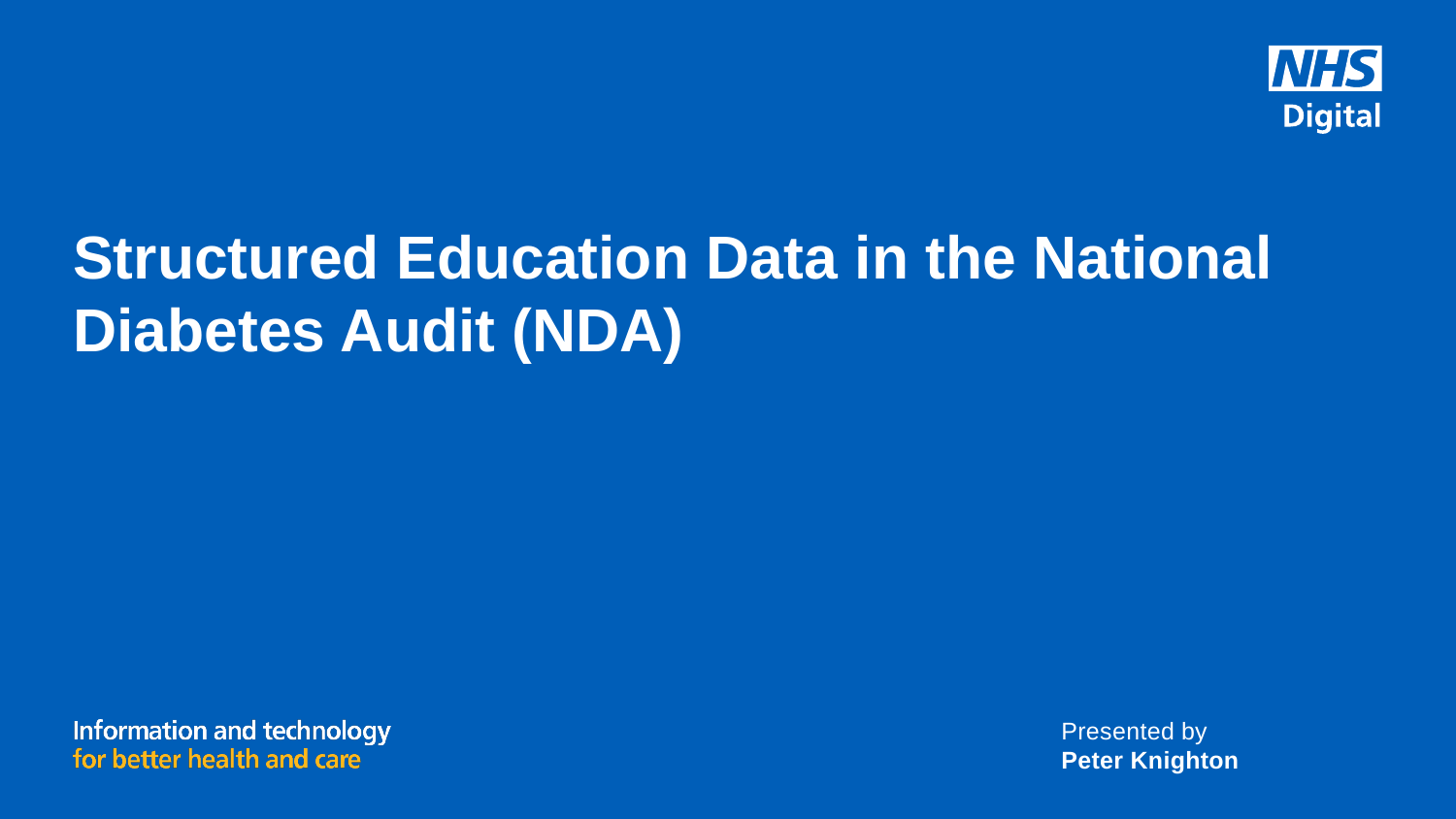### **Introduction**

- 1. NDA collection overview
- 2. Structure Education in the NDA
- 3. Any better for 2018-19?
- 4. How can we make the collection platform work better for submitters?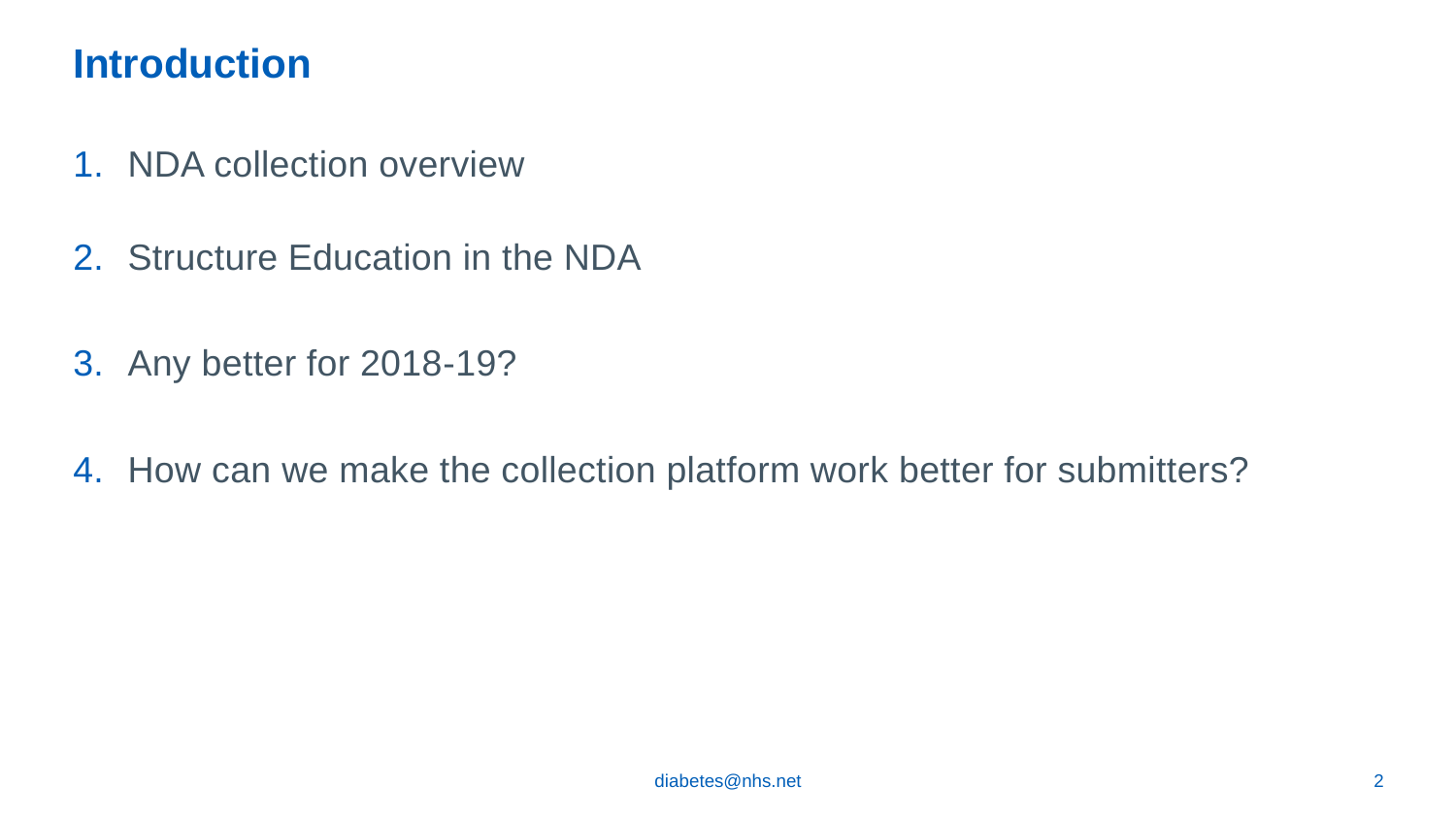### **NDA Data collection**

- English GP data extracted via General Practice Extraction Service (GPES)
- Welsh GP data collected by NHS Wales Informatics Service (NWIS)
- Specialist Services data submitted by hospitals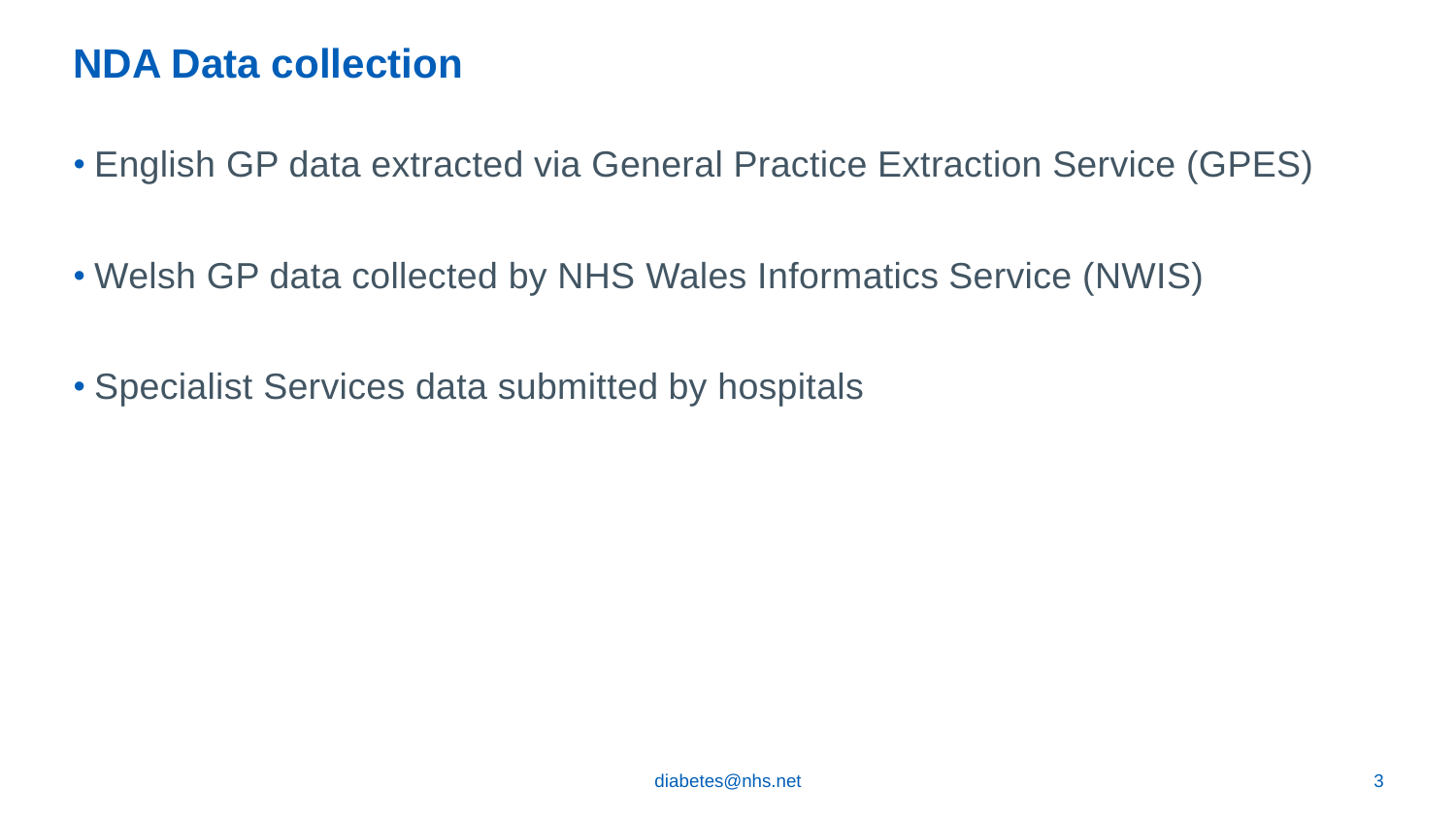### **Structured Education Data**

- Historically poor quality
- Referrals from primary care much better in recent years
- Attendances remained poorly recorded
- Clinical Audit Platform (CAP) used to record hospital data for the first time in 2019.
- CAP proposed as a solution to the structured education data quality problem in the NDA.
- Thank you to everyone who contributed to this.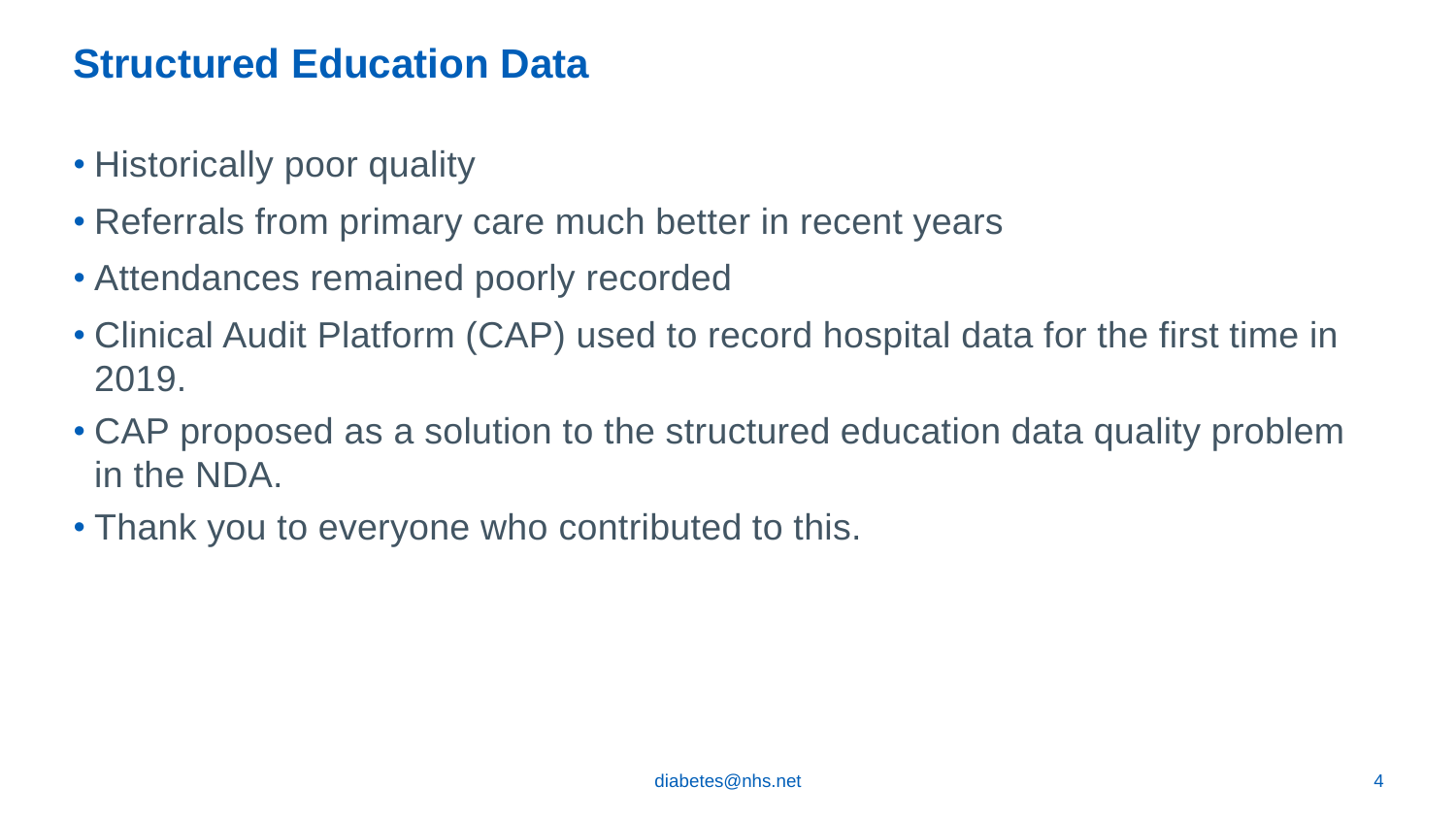### **Structured Education Data 2018-19**

- Organisations we identified as Structured Education providers submitted  $\sim$ 80,000 records for  $\sim$ 35,000 people.
- Less than 8,000 records included data confirming the person attended.
- ~3,000 people with dates recorded in 2018-19.
- Not a tangible improvement for 2018-19 audit, but far more hope than previously.
- NHS Digital needs to be clearer on what data we need.
- CAP needs to be as user friendly as possible.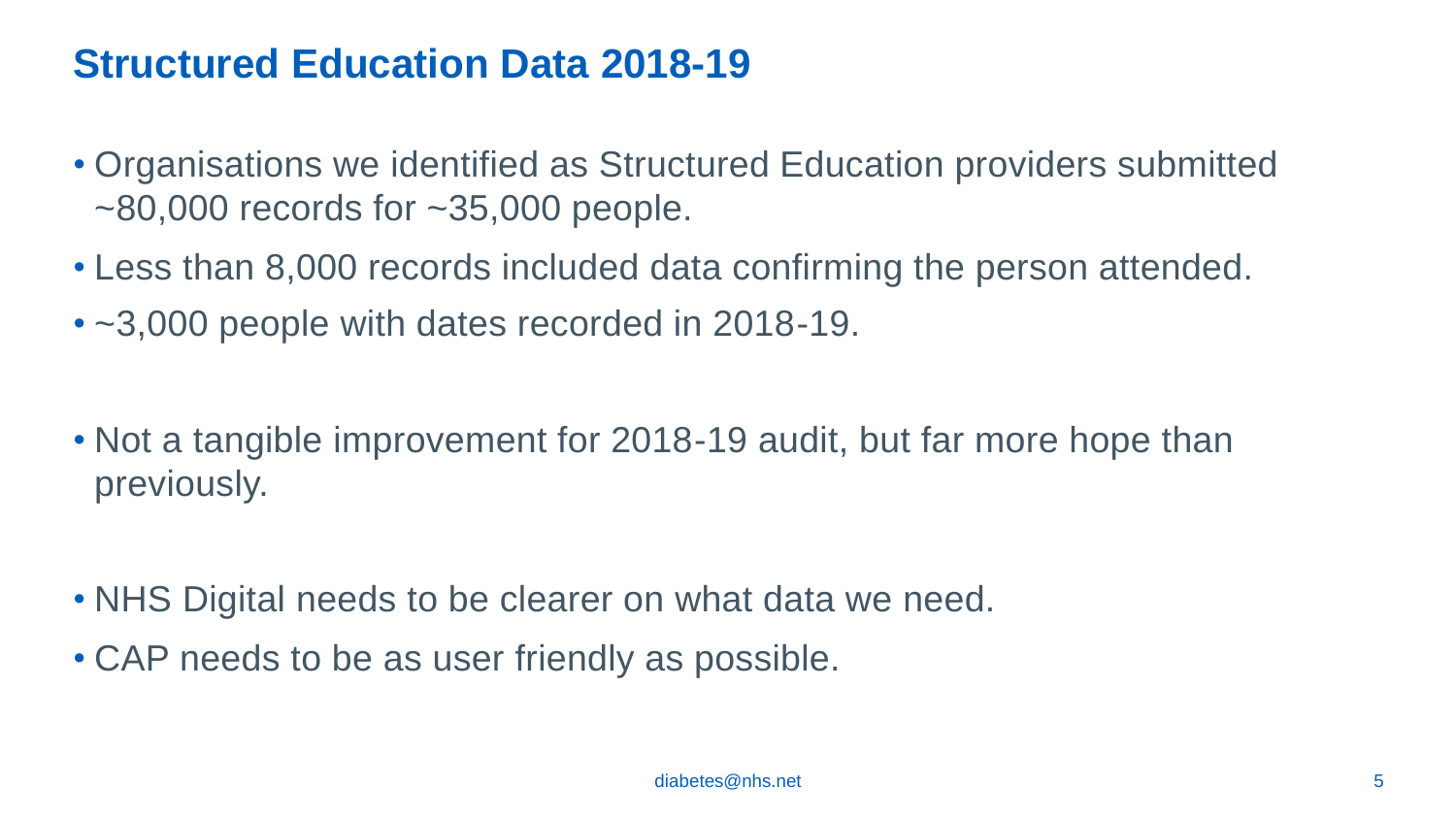## **Clinical Audit Platform For the National Diabetes Audit**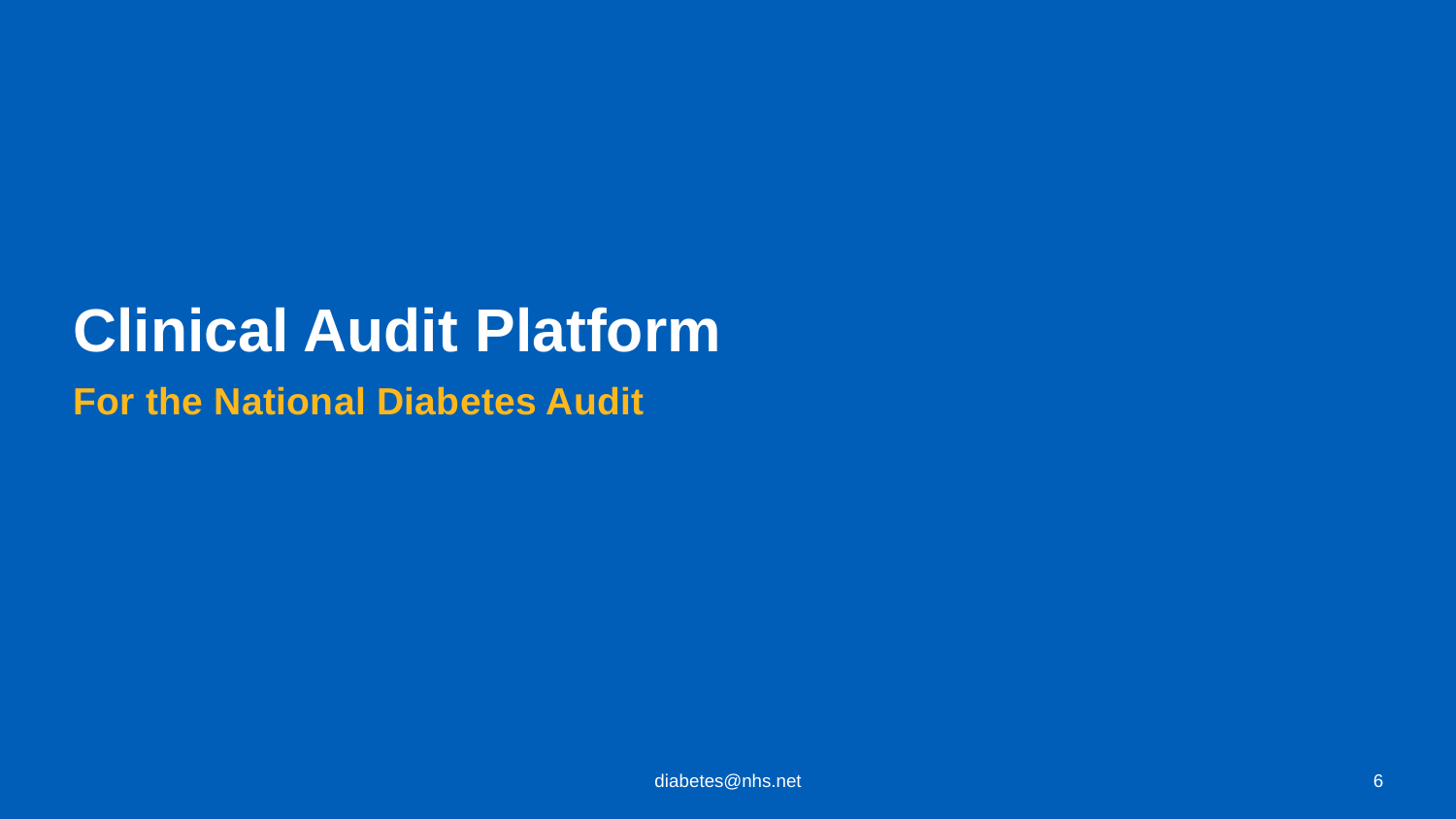## **Process Summary**

- User wants to submit data to the National Diabetes Audit, secondary care and specialist services • User completes registration form and sends to their Caldicott Guardian
	- Caldicott Guardian sends approval to Contact Centre.
	- Contact Centre register the user for CAP access
	- User creates Single Sign On account
	- User logs into CAP and accesses National Diabetes Audit
	- User enters patient information e.g. NHS number, date of birth
	- User enters data about patient education
	- Data is validated and errors / warnings provided as necessary
	- Data be entered on screen entry or bulk file upload
	- User can extract entered data to .csv file & analyse locally
	- User can view data quality and completeness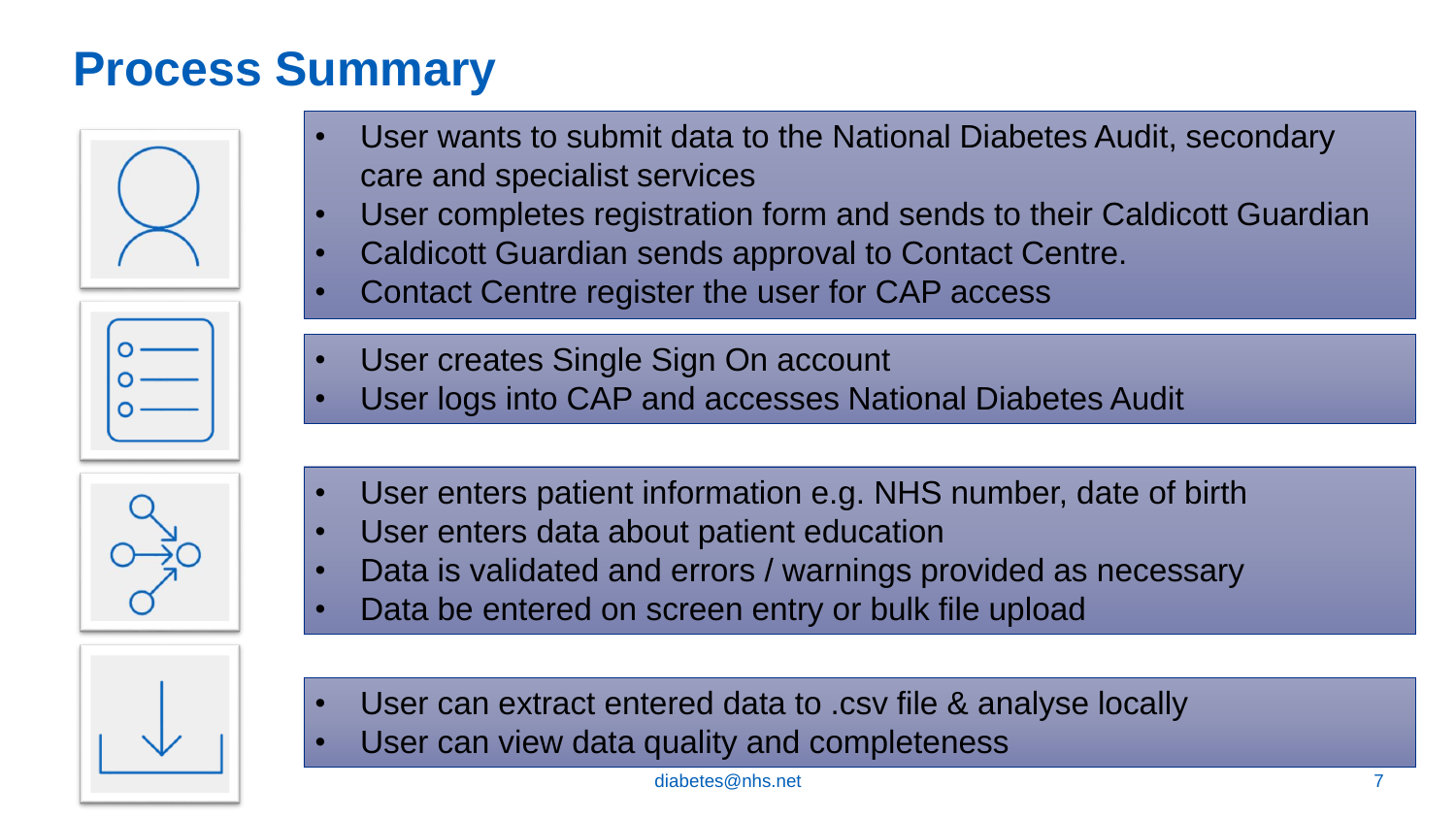

#### **NHS Digital**

#### **NHS Digital**

You have arrived at NHS Digital account sign in page.

Our accounts use a single sign-on system. This means you only log in once to gain access to the NHS Digital tools and web applications such as SDCS. Use your existing username and password to login.

From your NHS Digital account you can manage your details and preferences from one secure place by using the 'My Account' feature.

\*Some tools contain data that will require authorisation before you can use them.

To find out more about us and our services access our website.

| <b>Sign in</b> |                    |
|----------------|--------------------|
| Username       |                    |
| Password       |                    |
|                | Sign in $\bigcirc$ |

We use cookies to improve our website and your experience using it. Without them, parts of this site will not work. If you need more information or want to change your cookie preferences, please refer to privacy and cookies.



Once the Contact Centre has confirmed your registration, you can create a single sign on account for the Clinical Audit Platform.

Then you can sign into the Clinical Audit Platform and start submitting data.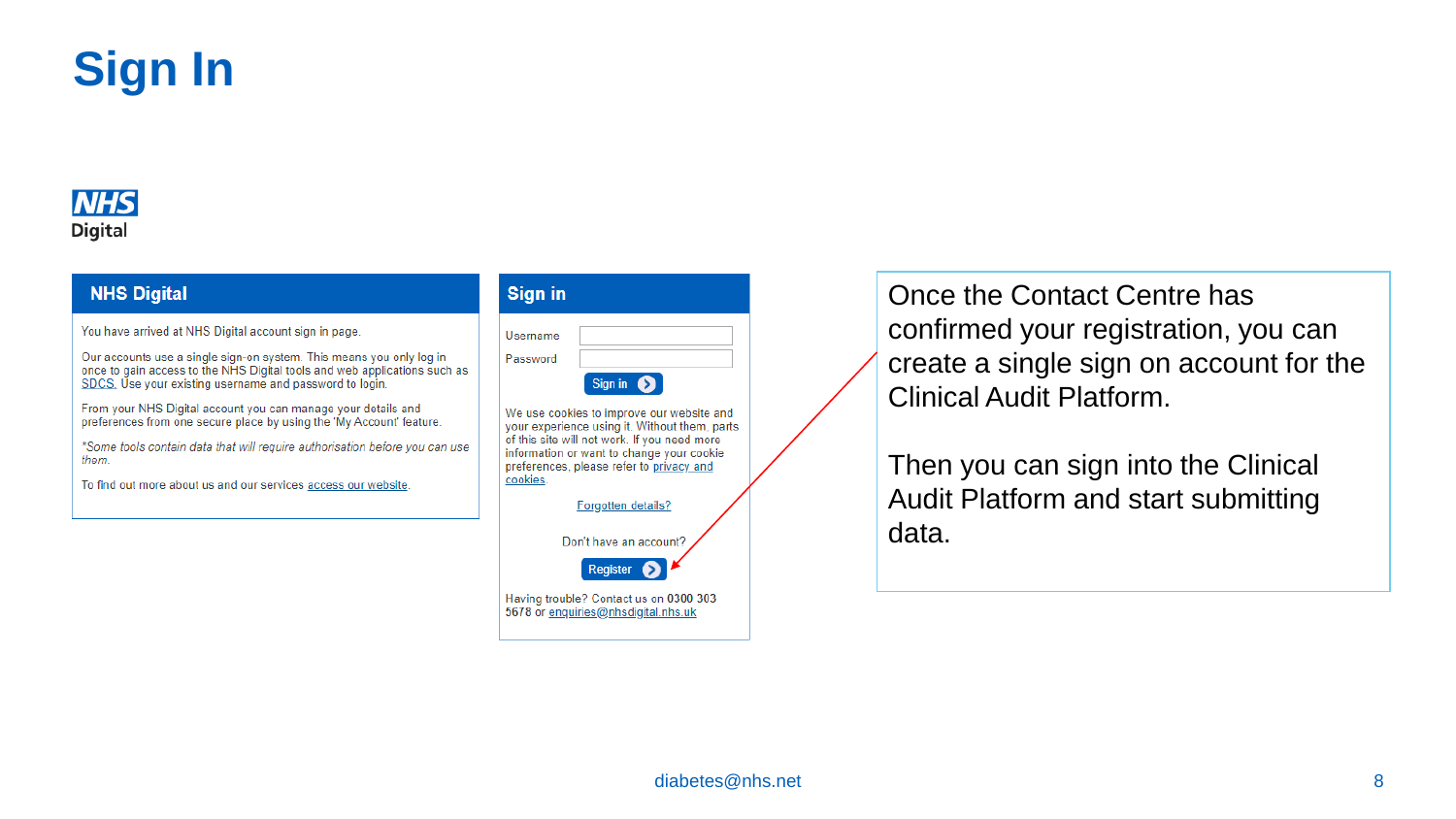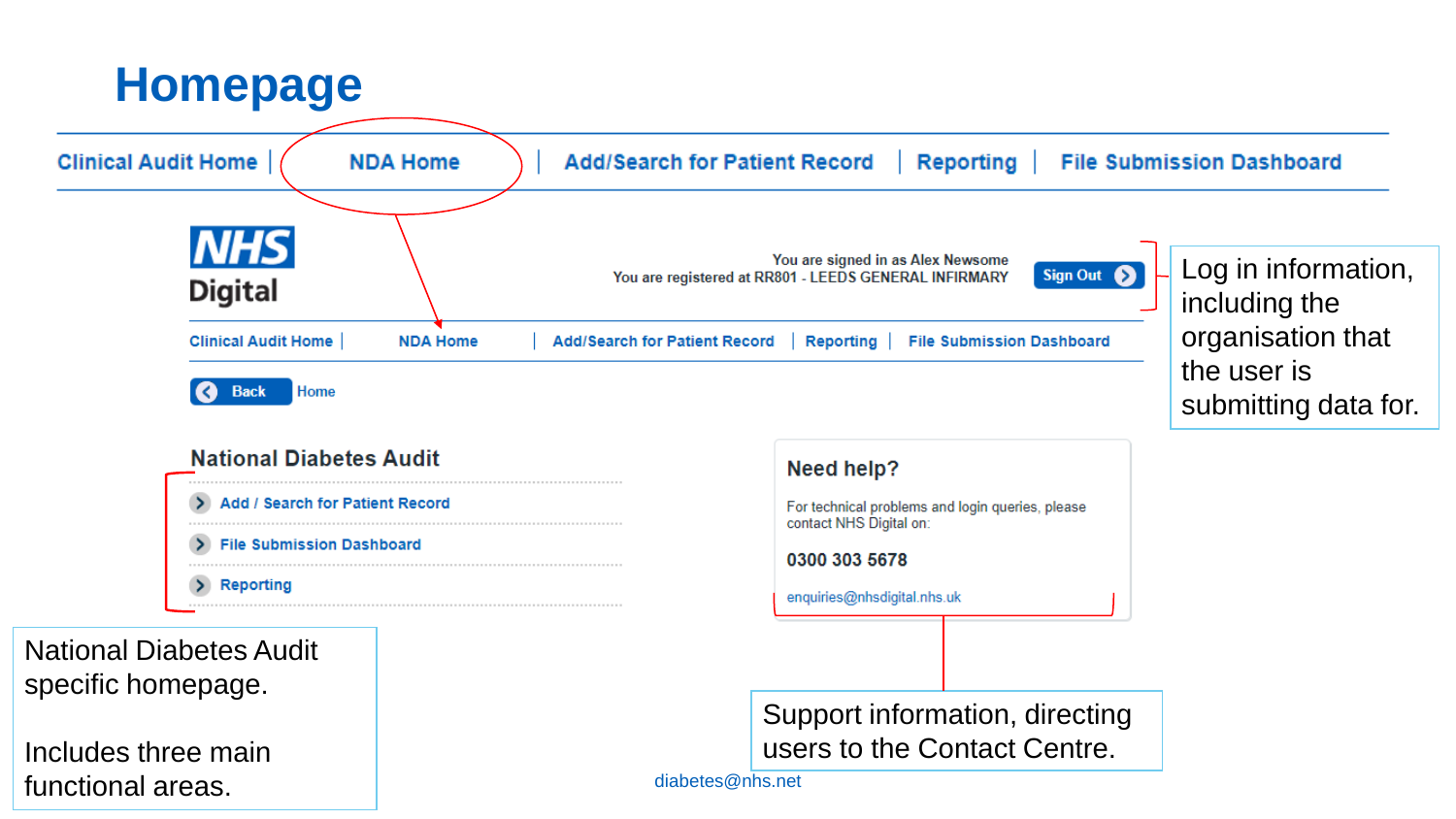## **Three main functional areas – 1. Add / Search**

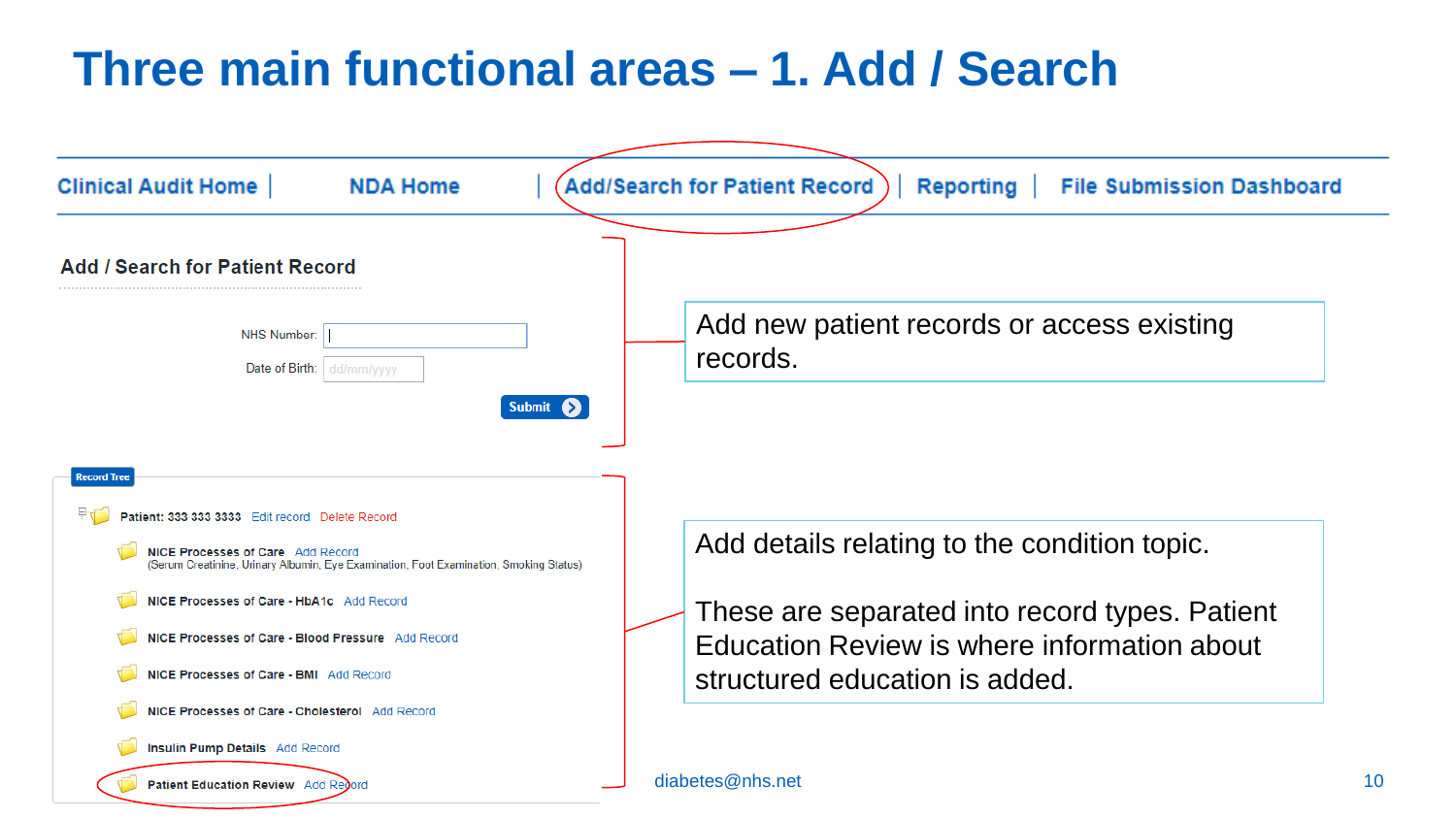## **Patient Education – Add Record**

#### **Patient Education Review**





Once added, each individual record will be displayed with the most recent entry at the bottom of the list, showing either the "attended" date or the "observation date" if the patient hasn't attended a Structured Education Programme.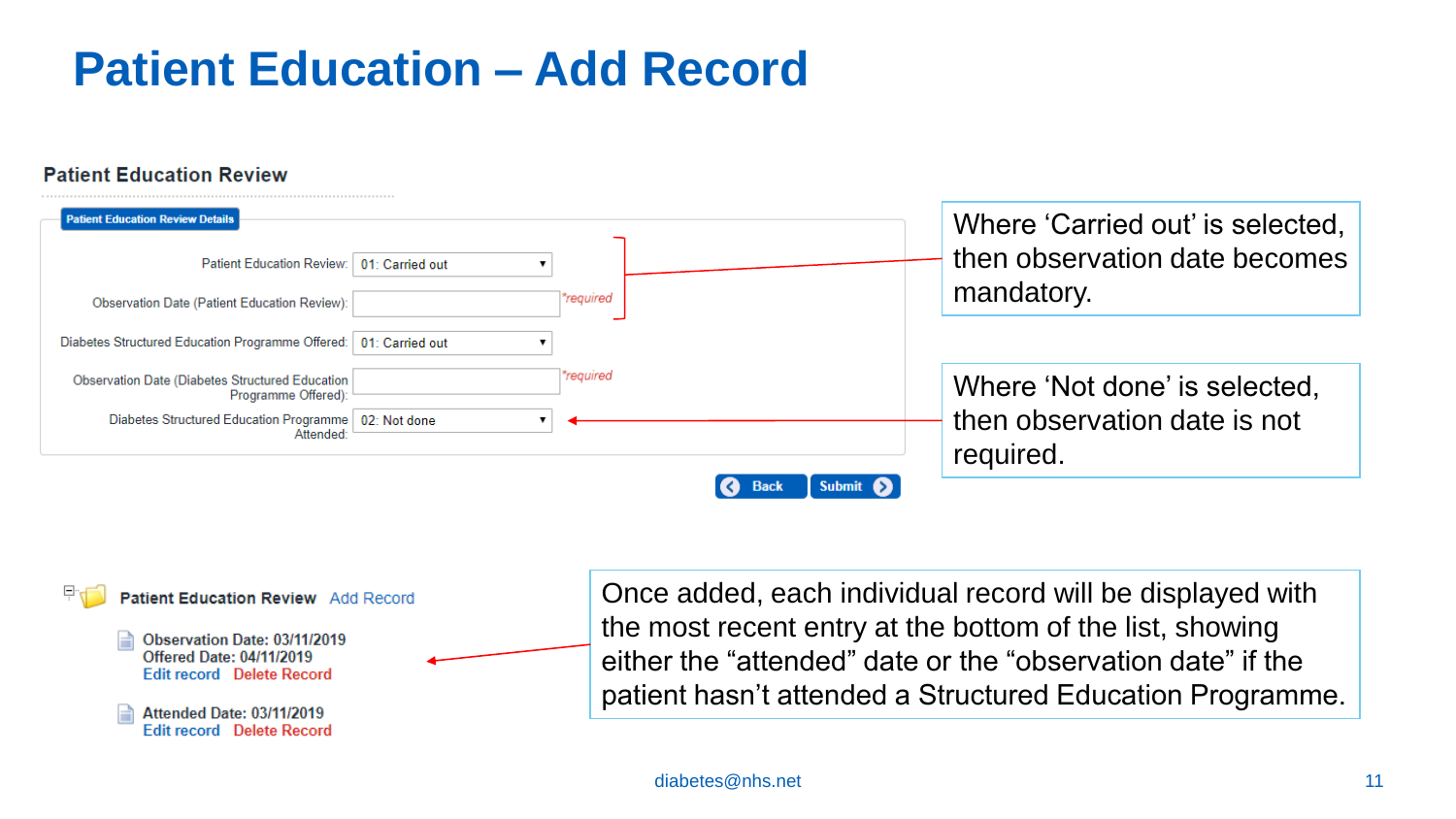## **Three main functional areas – 2. Upload**

| <b>Clinical Audit Home</b> |                                                                                                                                                    | <b>NDA Home</b> |                                                          | <b>Add/Search for Patient Record</b> |                         |                                                                                                                                                                                                                                                                                                                                                                                                                                         |                                                         | <b>File Submission Dashboard</b><br>Reporting |                                    |                                                                                                             |
|----------------------------|----------------------------------------------------------------------------------------------------------------------------------------------------|-----------------|----------------------------------------------------------|--------------------------------------|-------------------------|-----------------------------------------------------------------------------------------------------------------------------------------------------------------------------------------------------------------------------------------------------------------------------------------------------------------------------------------------------------------------------------------------------------------------------------------|---------------------------------------------------------|-----------------------------------------------|------------------------------------|-------------------------------------------------------------------------------------------------------------|
| <b>Job ID</b>              |                                                                                                                                                    |                 | Uploaded By≑ File Name                                   | <b>Uploaded on</b>                   | No of<br><b>Records</b> | <b>Successfully</b><br><b>Imported</b>                                                                                                                                                                                                                                                                                                                                                                                                  | <b>Successfully</b><br>Imported with<br><b>Warnings</b> | <b>Unsuccessful</b>                           | <b>View File</b><br><b>Details</b> |                                                                                                             |
| 161                        |                                                                                                                                                    | Alex<br>Newsome | BloodPressur<br>e NDA 2019<br>$0617$ 1322.c<br><b>SV</b> | 17/10/2019<br>13:52                  |                         | $\vee$ <sub>1</sub>                                                                                                                                                                                                                                                                                                                                                                                                                     | $\triangle$ 0                                           | $\bullet$ <sub>0</sub>                        | View                               | Using defined .csv format, upload<br>data in bulk and see summary of                                        |
| 132                        |                                                                                                                                                    | Alex<br>Newsome | Patient NDA<br>20190625<br>1233.csv                      | 25/06/2019<br>12:33                  | 2                       | $\mathbf{v}_2$                                                                                                                                                                                                                                                                                                                                                                                                                          | ≜ 0                                                     | $\bullet$ <sub>0</sub>                        | View                               | outcome.                                                                                                    |
| 131                        |                                                                                                                                                    | Alex<br>Newsome | Patient NDA<br>20190625<br>1223.csv                      | 25/06/2019<br>12:24                  | $\overline{2}$          | $\vee$ <sub>0</sub>                                                                                                                                                                                                                                                                                                                                                                                                                     | $\triangle$ 0                                           | 9                                             | View                               |                                                                                                             |
|                            |                                                                                                                                                    |                 |                                                          |                                      |                         |                                                                                                                                                                                                                                                                                                                                                                                                                                         |                                                         |                                               |                                    |                                                                                                             |
| 10                         | This is a required field.<br>required field.<br>Record Import Unsuccessful -<br>9406268477<br><b>Errors Generated</b><br>This is a required field. |                 |                                                          |                                      |                         | ◯ No value has been entered for Serum Creatinine Level Observation Date.<br>O No value has been entered for Smoking Status Observation Date. This is a<br>◯ Serum Creatinine Level [0] must be a whole number in the range 20 - 1000.<br>◯ No value has been entered for Patient education review observation date.<br>O Observation Date is required<br>On Insulin Pump is required<br>No value has been entered for Observation Date. |                                                         |                                               |                                    | View any data errors for correction,<br>either manually via add / search for<br>patient function or upload. |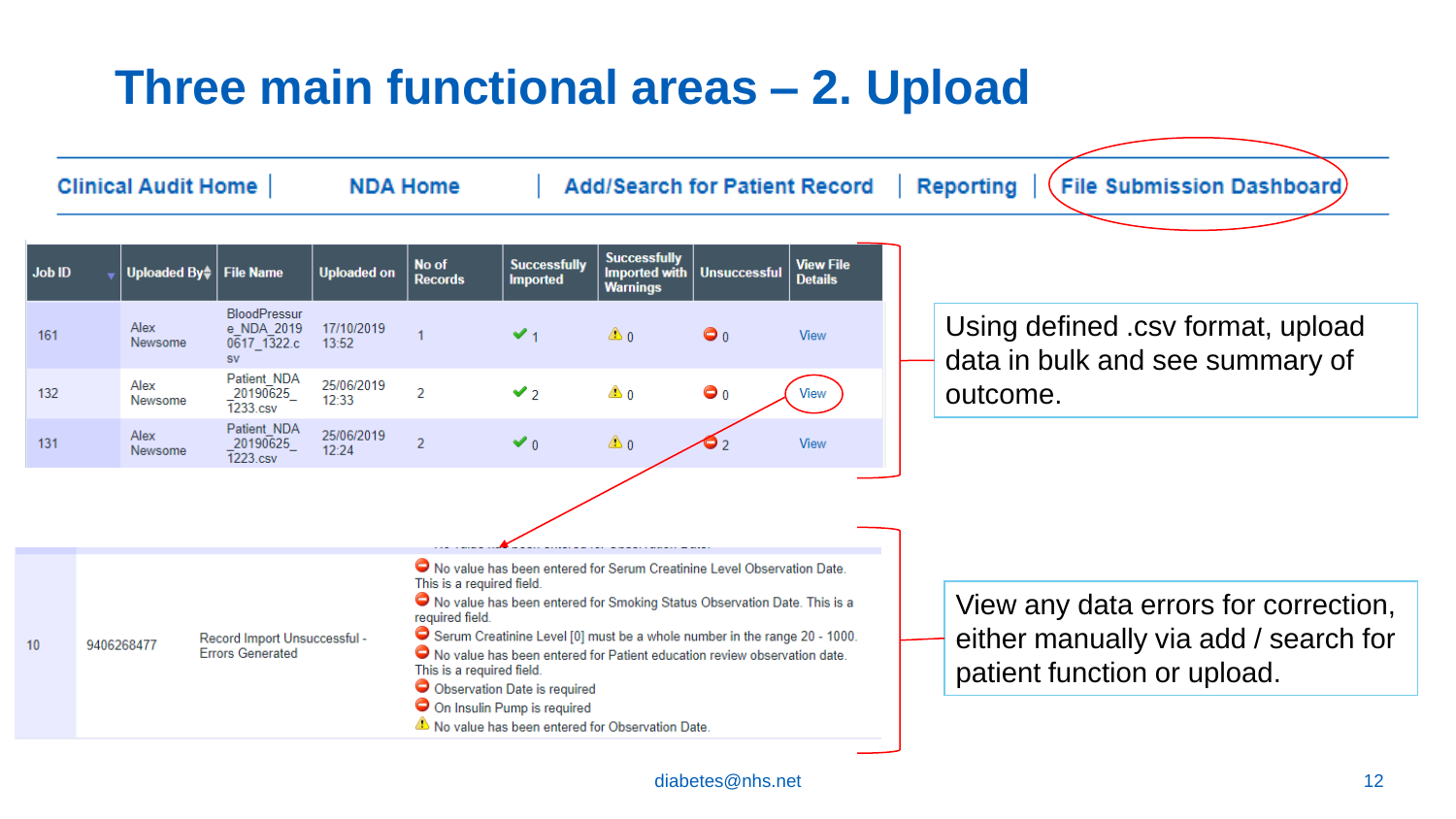## **Three main functional areas – 3. Reporting**

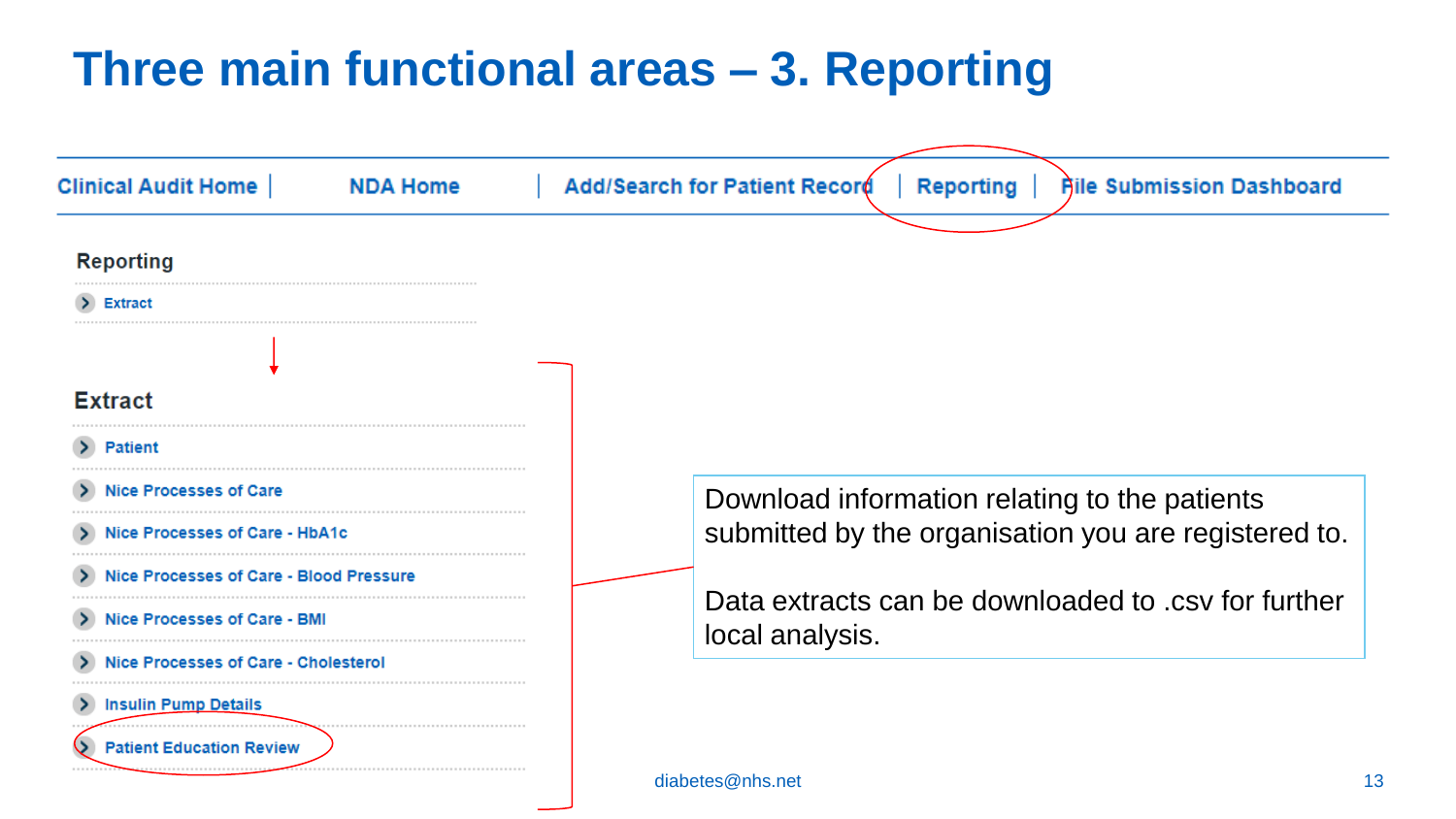What can we do to improve CAP?

### What can we do to improve the NDA?

[diabetes@nhs.net](mailto:diabetes@nhs.net)